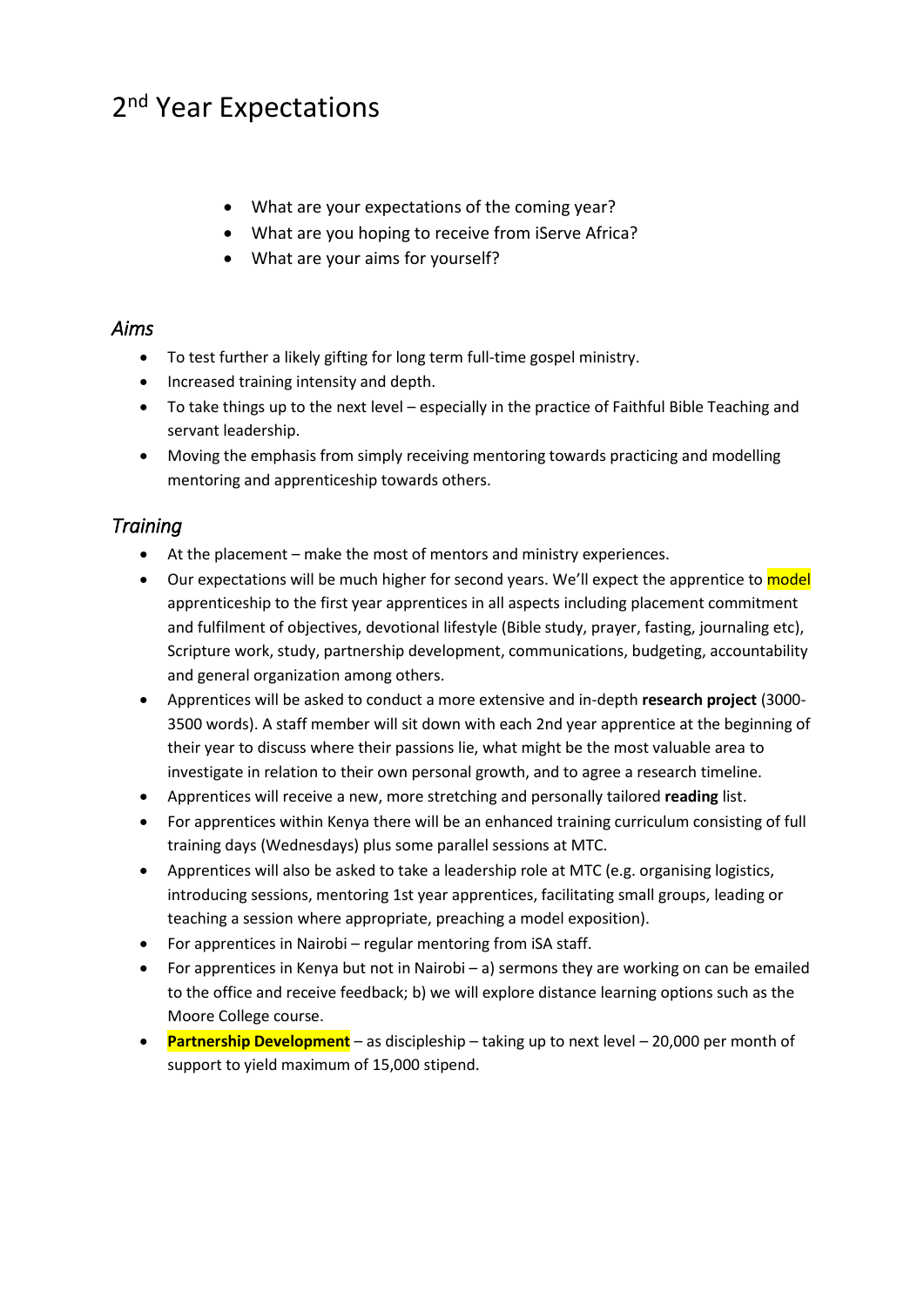## Office 201

## **Belonging to a staff team**

- Ephesians 6:5-9; 1 Timothy 5:1-2; 6:1-2; 1 Peter 2:13-17; 5:1-5 What do we learn about relating to one another? What are the personal challenges?
- Loyalty
	- o Cf. millennial generation, postmodern culture, self-actualisation
	- "Emmanuel first" the church or organisation that you are part of has the first call on your time. E.g. a university or school wants me to come and speak but only if it does not take my time and energies away from my home organisation.
	- o Pushing the organisation agenda not using organisation as a platform for my agenda.
	- o Owning the decision made in a meeting even when you felt strongly it should have gone another way, even if the meeting was badly chaired, you weren't listened to and someone pushed through their agenda. As a member of the organisation the decision is now my decision, I will own it and defend it and push it.
	- o No grumbling or divisiveness. (cf. the Israelites in the Wilderness)
	- o While I'm in the organisation I'm fully in, fully behind everything. Only where there is a very major gospel issue (most issues are not gospel issues) and you feel you can no longer be in sympathy with the overall direction of the ministry do you consider leaving. Even once I have left I should be very careful not to speak ill of former employer/organisation.
- Respect for authority and seniority
	- o Submissive attitude
	- o Especially in verbal and written communication
	- o Asking and requesting with gentleness and respect
- Learning office culture
	- o Dress
	- o Address, communication, relating
	- o Time, punctuality, arriving, leaving office
- Learning office procedures
	- o Leave requested not demanded
	- o Concerns / complaints / disciplinary
- Communication and relationships
	- o There will be conflict, work it through with grace to deeper relationships
	- o Keep talking, keep pinging, keep asking questions, keep the channels open
	- o Everything in love
- Meetings

■ What different sorts of meetings have you experienced?

- **What challenges have you experienced in participating in meetings?**
- o Brainstorming meetings no wrong answers, hold back criticism
- o Timing advance, during
- o Venue advance notice, preparation, vary
- o Agenda having one, in advance, realistic, `not just reusing old or ignoring
- o Resolution? Conclusions? Action?
- o Numbers? Dynamics
- o Authority dynamics / background meetings / lobbying
- o Taking minutes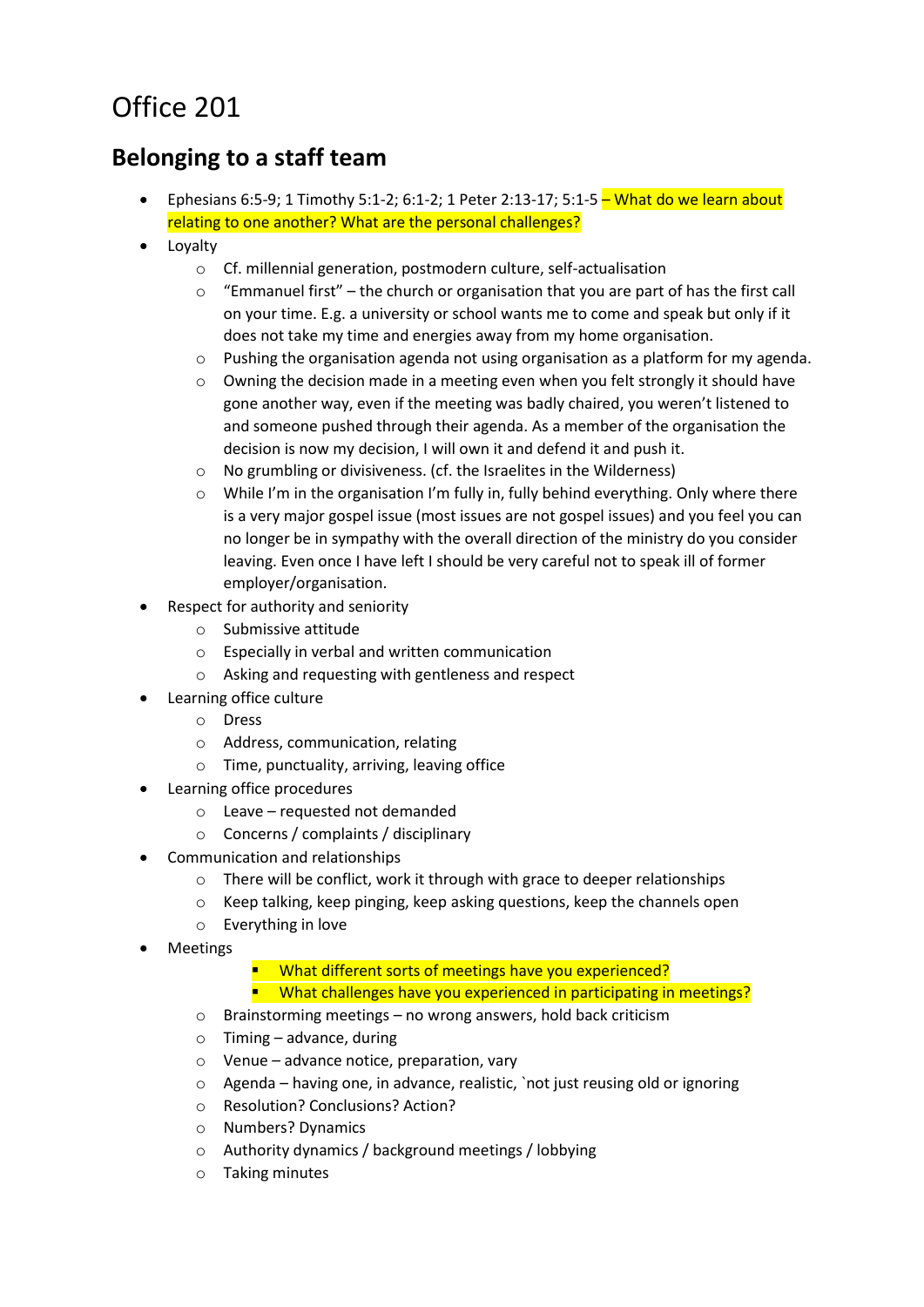- accurate record that everyone present can agree
- ask chair beforehand what level of minutes all discussion or just conclusions
- o As chair
	- Avoid taking sides or pushing your position, may sometimes contribute but must not dominate, role is to guide through agenda objectively
	- Responsible for timing, avoid long summing up of discussions, keep the pace up, finish on time
	- See further below
- o As contributor
	- Don't dominate discussion
	- But also be bold and make sure you contribute even if think will be ignored
	- Be gracious make suggestions, 'maybe', 'perhaps', 'and another perspective…'
	- With controversial ideas just float them
	- If ignored/overruled in a badly chaired meeting, forgive the brother, keep contributing graciously
	- Keep perspective, have discernment, most issues are not gospel issues but issues of wisdom
	- Always be positive and constructive and own the final decision (loyalty)

## **How to chair a meeting**

- 1. 1 Corinthians 12: We need one another
	- a. Cultivate a culture where there is no hierarchical power-play but rather a recognition of our unity in union with Christ and a sense of being on the same side
	- b. Ensure that the contribution of every part of the body is valued, and particularly the 'weaker parts' recognised as indispensable
	- c. Recognise the importance of different gifts within the team and let them play to their strengths – e.g. the analyser for finding the problems, the innovator/visionary for coming up with blue sky ideas, the encourager for keeping us all motivated
- 2. 1 Corinthians 13: We need to do (and say) everything in love
	- a. If I have great reports or great analysis or great comments but not love then I am a clanging gong
	- b. If the discussion and decisions and action points are not motivated by love then they are worthless
	- c. Cultivate a culture of loving discourse and loving organisational drive
	- d. Ensure there is no interruption of speakers, no rudeness, no point scoring, no forceful insisting on a personal agenda
- 3. 1 Corinthians 14: We need to build up (not puff up but build up)
	- a. Understanding is important ensure everyone understands what is being said at every point, discourage jargon or vague waffle or vernacular, introduce and summarise sections
	- b. Preparation is important esp. all the contributions that need to be brought
	- c. Discernment is important corporate weighing of ideas
	- d. Order is important timing, people not interrupting one another
- 4. 1 Corinthians 15: We need the gospel front and centre
	- a. Let the gospel be our North Star as an organisation and the test of all our decisions